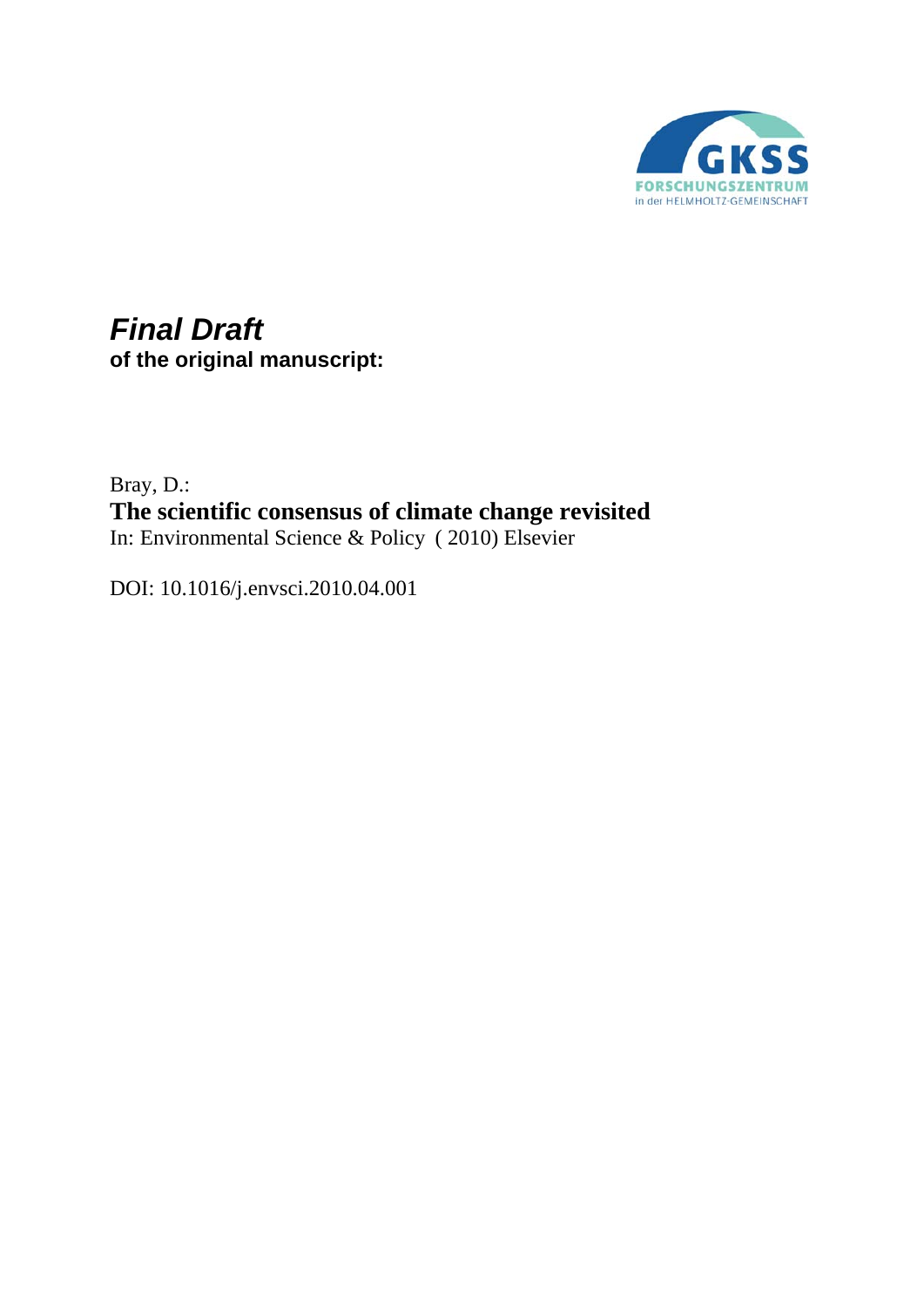## **The Scientific Consensus of Climate Change Revisited**

Author: Dennis Bray

GKSS Forschungszentrum, Geesthacht D21502, Germany Email: [bray@gkss.de](mailto:bray@gkss.de)

Keywords: Consensus; Climate change; Global warming; Scientists' perceptions

Published in **Environmental Science & Policy** 13 (2010) 340-350

*Note: This pdf version differs slightly from the published version* 

## **ABSTRACT:**

This paper first reviews previous work undertaken to assess the level of scientific consensus concerning climate change, concluding that studies of scientific consensus concerning climate change have tended to measure different things. Three dimensions of consensus are determined: manifestation, attribution and legitimation. Consensus concerning these dimensions are explored in ore detail using a time series of data from surveys of climate scientists. In most cases, little difference is discerned between those who have participated in the IPCC process and those who have not. Consensus however, in both groups does not equal unanimity. Results also suggest rather than a single group proclaiming the IPCC does not represent consensus, there are now two groups, one claiming the IPCC makes over estimations (a group previously labeled skeptics, deniers, etc.) and a relatively new formation of a group (many of whom have participated in the IPCC process) proclaiming the IPCC tends to underestimate some climate related phenomena.

## **1. INTRODUCTION**

 In terms of providing future projections of the global climate, the most significant player in setting the agenda is the Intergovernmental Panel on Climate Change (IPCC). It is typically assumed that the IPCC, consisting of some 2,500 climate scientists, after weighing the evidence, arrived at a consensus that global temperatures are rising and the most plausible cause is anthropogenic in nature. The last in the series of reports from the IPCC (FAR: AR4) states:

Average Northern Hemisphere temperatures during the second half of the 20th century were *very likely* higher than during any other 50-year period in the last 500 years and *likely* the highest in at least the past 1,300 years. (p.9).

It is *likely* that there has been significant anthropogenic warming over the past 50 years averaged over each continent except Antarctica (see Figure SPM.4).(p.10)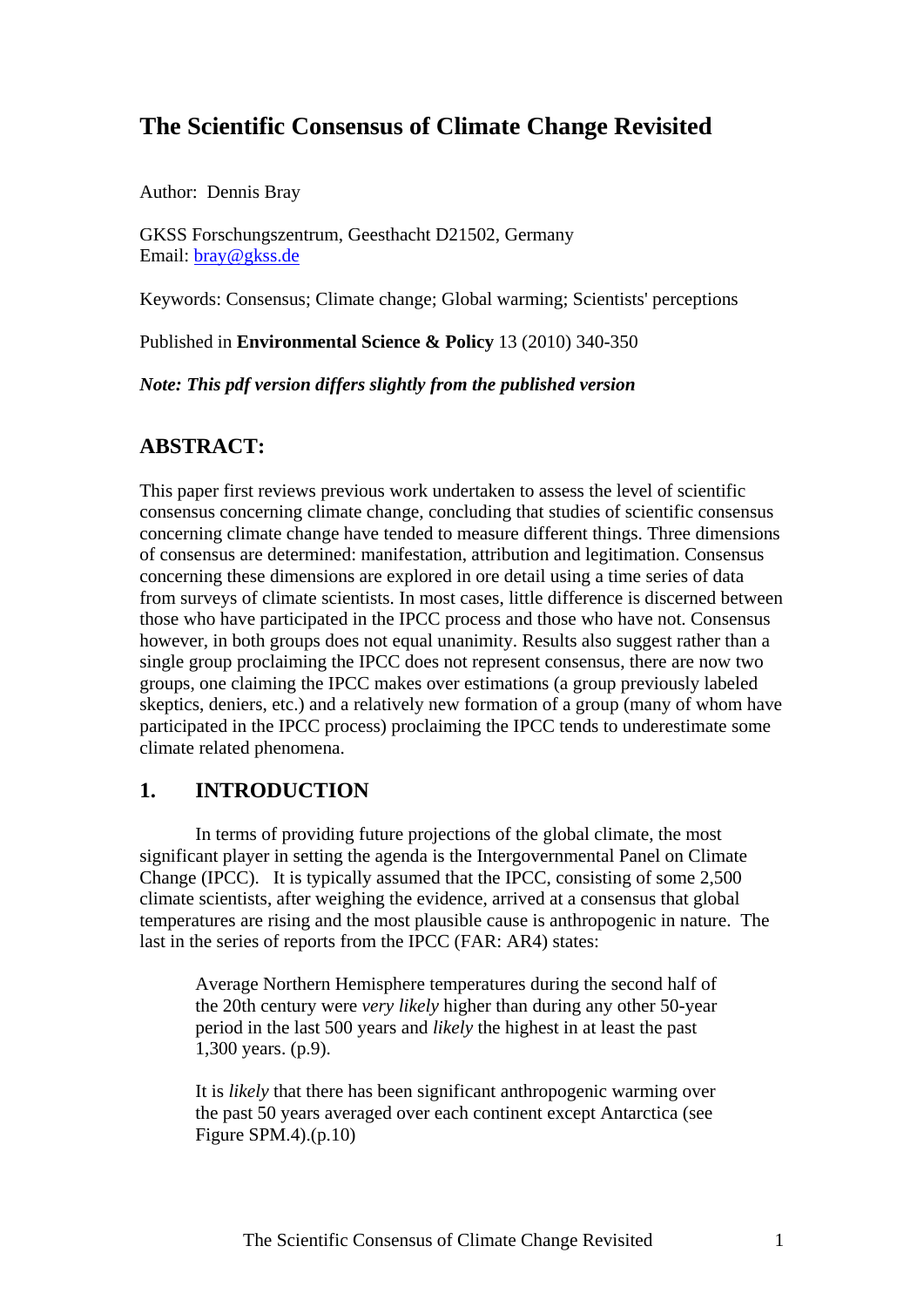The observed widespread warming of the atmosphere and ocean, together with ice mass loss, support the conclusion that it is *extremely unlikely* that global climate change of the past 50 years can be explained without external forcing, and *very likely* that it is not due to known natural causes alone. (A Report of Working Group I of the Intergovernmental Panel on Climate Change Summary for Policymakers 2007. p10.)

No where does it say 'all scientists agree' but there is a significant number of scientists involved in the construction of the reports. The IPCC bills the report as '2500+ SCIENTIFIC EXPERT REVIEWERS 800+ CONTRIBUTING AUTHORS AND 450+ LEAD AUTHORS FROM 130+ COUNTRIES 6 YEARS WORK 1 REPORT 2007 The IPCC 4th Assessment Report is coming out. A picture of climate change the current state of understanding.'

 According to Oreskes (2004) 'There is a scientific consensus on the fact that Earth's climate is heating up and human activities are part of the reason. [...] The scientific consensus is clearly expressed in the reports of the Intergovernmental Panel on Climate Change. ... and the IPCC accurately reflects the state of the art in climate science research'. But how should consensus be represented, for example, should it be a simple level of agreement with all aspects of the reports, some aspects of the reports, etc., etc.? Climate change, as any climate scientist will attest, is a very complicated issue and expertise is dispersed accordingly. One would expect that within any complex issue requiring multiple levels of expertise there would be matters where a consensus exists and matters where there is little or no consensus, or at least, some doubt. Section 2 of the paper looks at work that has been done concerning consensus in the climate change issue, identifying that investigators sometime consider different 'consensus'. Section 3 of the paper looks at the 'dimensions' of consensus extracted from section 2. Section 4 of the paper considers consensus and dissensus in 2008. This is followed by a conclusion (Section 5) briefly restating the findings.

## **2. EMPIRICAL INVESTIGATIONS OF CONSENSUS IN CLIMATE SCIENCE**

 This section assesses empirical attempts to measure levels of consensus concerning climate change, providing a summary of work to date. There have been empirical attempts, albeit limited in number, to assess consensus within the climate science community. Most have been met with criticism from one polar perspective or another: there is a consensus, there is not a consensus, it is caused by humans, it is not caused by humans, it is happening now, nothing has changed, etc. etc. The most recent survey to assess the scientific consensus concerning climate change appears to have been conducted in 2009 by Doran and Zimmermann. They asked 2 questions to 10,257 'earth' scientists and received 3,146 responses. By their own admission, of the 3,146 responses only 79 were from climate scientists proper. They state: 'In our survey, the most specialized and knowledgeable respondents (with regard to climate change) are those who listed climate science as their area of expertise and who also have published more than 50% of their recent peer-reviewed papers on the subject of climate change (79 individuals in total).' Doran and Zimmermann asked the sample to respond to two questions: '1. When compared with pre-1800s levels, do you think that mean global temperatures have generally risen, fallen, or remained relatively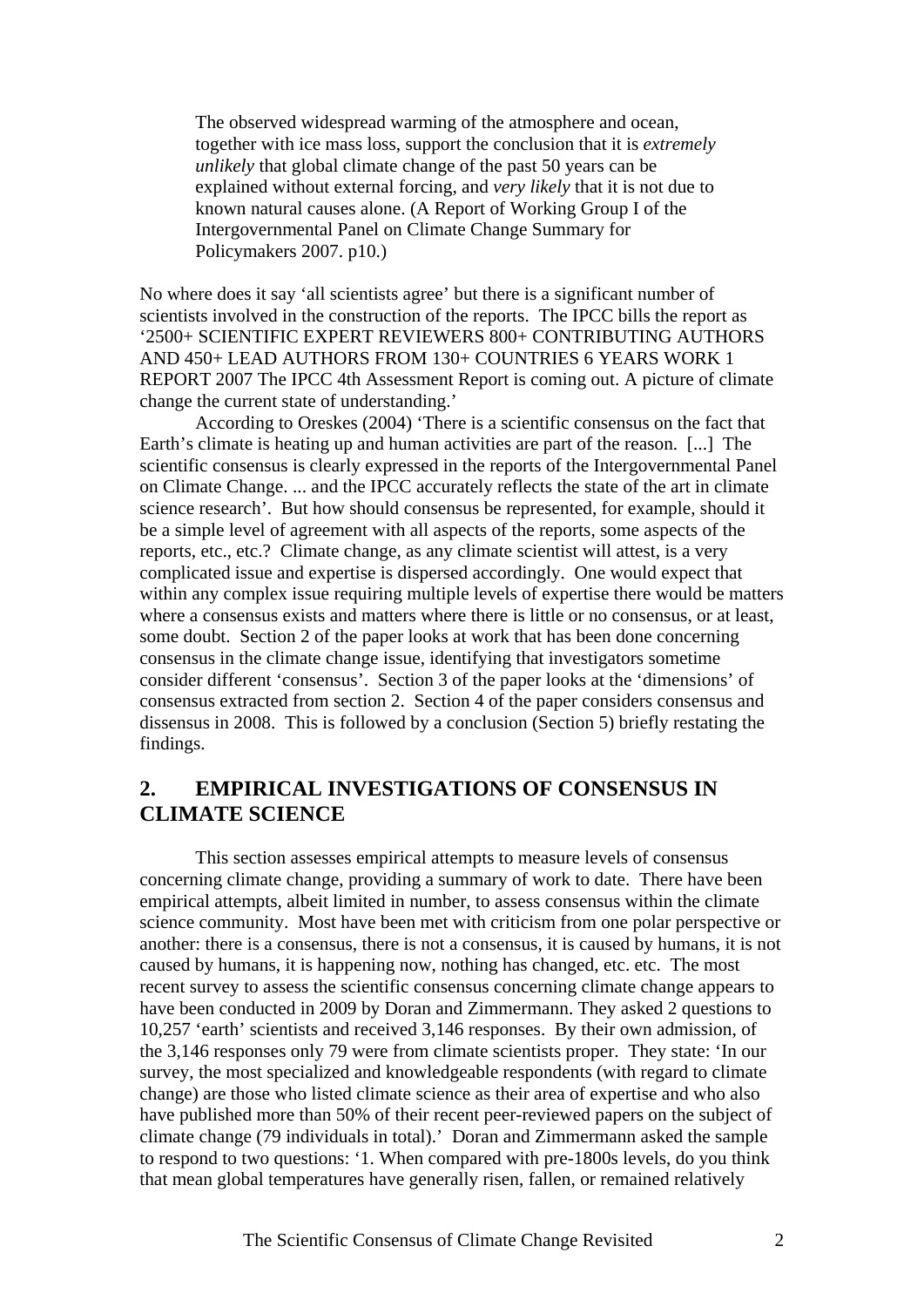constant? and 2. Do you think human activity is a significant contributing factor in changing mean global temperatures? [...] Of these specialists, 96.2% (76 of 79) answered "risen" to question 1 and 97.4% (75 of 77) answered yes to question 2.'

 In 2007, Harris Interactive (Lichter 2008) surveyed 489 randomly selected members of the American Meteorological Society and the American Geophysical Union. While the response rate is not given, the following findings are presented: 'In 1991 only 60% of climate scientists believed that average global temperatures were up, compared to 97% today. [...] Eighty-four percent say they personally believe human-induced warming is occurring [...] but this is confused by the finding that only "A slight majority (54%) believe the warming measured over the last 100 years is not within the range of natural temperature fluctuation."' (Lichter, 2008)

 In 'Beyond the Ivory Tower, the scientific consensus on climate change', Oreskes (2004) conducted a qualitative analysis of 928 abstracts of papers in refereed scientific journals published between 1993 and 2003 concluding 'The scientific consensus is clearly expressed in the reports of the Intergovernmental Panel on Climate Change (IPCC).'and that the consensus is 'In its most recent assessment, IPCC states unequivocally that the consensus of scientific opinion is that Earth's climate is being affected by human activities.' Oreskes states 'Of all the papers, 75% fell into the first three categories, either explicitly or implicitly accepting the consensus view; 25% dealt with methods or paleoclimate, taking no position on current anthropogenic climate change. Remarkably, none of the papers disagreed with the consensus position.'

#### **3. DIMENSIONS OF CONSENSUS**

 Scrutinizing the claims made by scientists attempting to measure the consensus, it becomes obvious that often the researchers (of the consensus) have been concerned with, and measured, different things. Doran and Zimmermann for example focus on rise in temperatures: '1. When compared with pre-1800s levels, do you think that mean global temperatures have generally risen, fallen, or remained relatively constant?' which relates to a level of consensus concerning *manifestation* of climate change, and; 2. 'Do you think human activity is a significant contributing factor in changing mean global temperatures?' which relates to consensus concerning the *attribution* of climate change. Harris Interactive discovered 'In 1991 only 60% of climate scientists believed that average global temperatures were up, compared to 97% today.' again, emphasizing *manifestation* of climate change. The IPCC itself addresses the issues of *manifestation* and *attribution*. Oreskes (2004) adds a third dimensions of consensus , namely 'The scientific consensus is clearly expressed in the reports of the Intergovernmental Panel on Climate Change (IPCC).', which could be considered the dimension of *legitimation* by scientific authority (i.e. the IPCC is the official UN panel dealing with climate change). From the above then, it is possible to draw three dimensions of consensus, as it pertains to climate change science: 1. manifestation, 2. attribution, and 3. legitimation.

 In addition to the above work aimed at measuring consensus in climate science, three surveys of climate scientists were conducted by Bray and von Storch (1996, 2003, 2008) and serve as the basis for the following analysis. Concern is not with debating the existence of a consensus but to: 1. clarify that consensus has dimensions, and 2. given the complexity of these dimensions, to assess consensus of some simple measures. The series of surveys conducted by Bray and von Storch each addressed all three dimensions noted above: manifestation, attribution and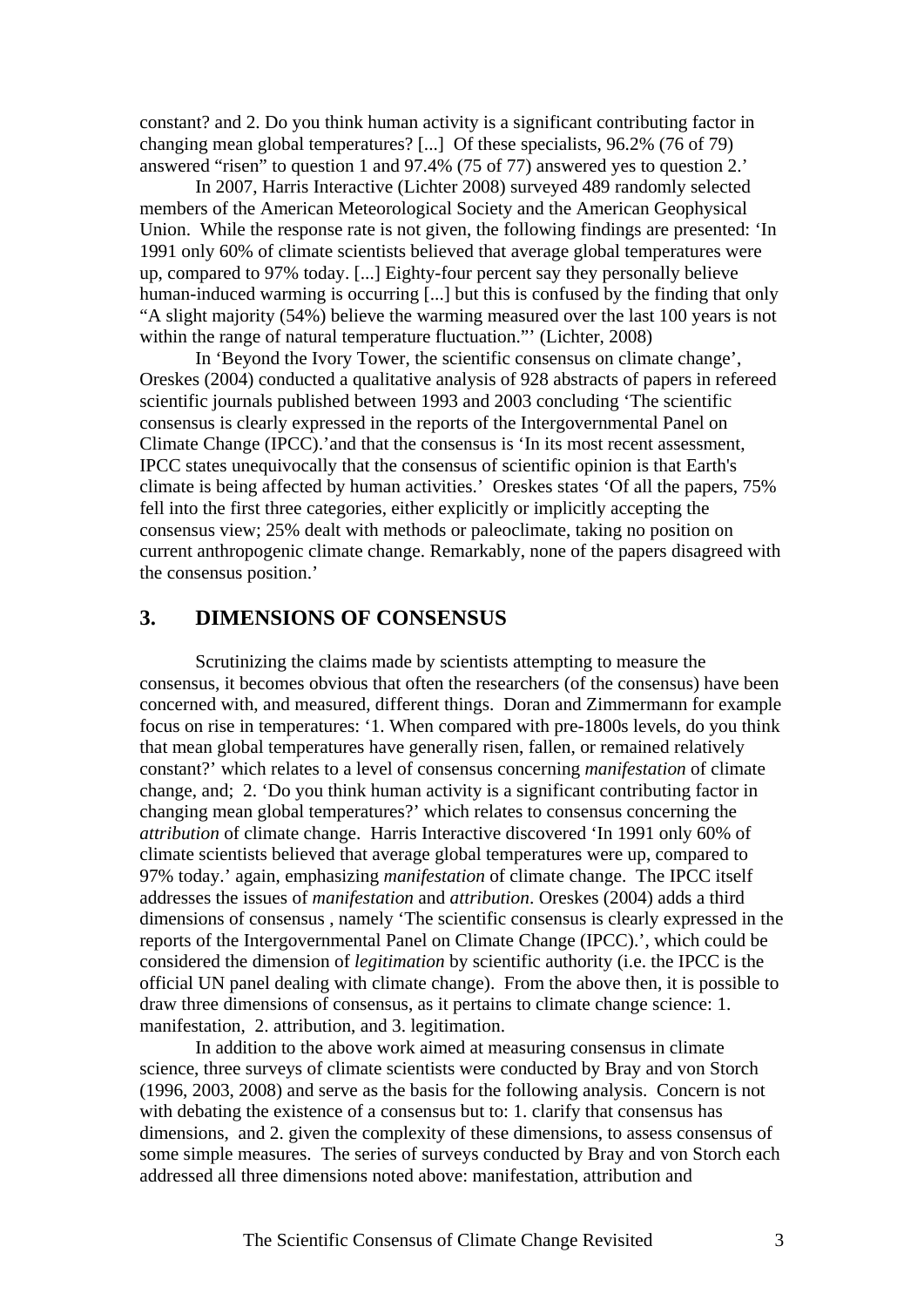legitimization. Among the questions asked in the surveys, 3 pertain explicitly to the task at hand.

 The 1996 survey was an anonymous, self administered questionnaire in the 5 languages of the recipients, consisting of 74 questions distributed by post to 5 countries, 500 to North American scientists and 740 to European scientists. The response rate was 546 or approximately 40%, with 28 scientist claiming to work in other than the 5 countries employed in the study.

 The 2003 survey was made know through various list servers (i.e. ClimList, American Meteorological Society, various climate science research institutes). As saturation sampling was employed, which Bradley (1999) argues, is a technique that overcomes any lack of reliable sampling frame, no response rate was calculable. The number of respondents was 558 from 28 countries. Claims were made that it was possible for respondents to submit more than one completed survey thereby pushing the results one way or the other. (This however did not seem to be the case, or, if indeed it was, bias was towards the claim that the 'science was in'.)

 The 2008 survey was conducted using email invitations which contained measures to ensure only one survey response per invitee. The 2008 sample was composed of a list of authors drawn from climate journals with the 10 highest ISI impact ratings for the last 10 years, the list of authors who contributed to Oreskes' conclusions concerning consensus, obtainable online at the following links: http://www.staff.livjm.ac.uk/spsbpeis/Oreskes1993.htm through /Oreskes 2002.htm, and climate scientists drawn from readily available email lists on institute web sites (i.e. NCAR, MPI, AMS, etc.). Duplicates in the three lists were removed before distribution. The combined invitation list numbered a potential 2677 respondents; defunct email addresses reduced the valid mail out to 2059. The response rate for ISI authors list was approximately 27%, for Oreskes' list, approximately 10%, and from the Institute list, approximately 19%, for a combined response rate of 18% (375 responses).

 All three surveys employed non-probability convenience sampling. Convenience sampling provides an inexpensive approximation of truth. Quite simply, the sample is selected because it is convenient. The respondents were 'preselected' in as much as they were included as they met specific criteria, i.e. had authored papers concerning climate change and published them in significant climate science journals, were currently employed in climate research institutes or have previously been used as a sample in publishable results concerning climate change consensus among scientists (i.e. Oreskes list).

 Sampling special groups (in this case, climate scientists) often results in a comparatively difficult sample selection and a comparatively low response rate. The difficulty of selecting such a sample is discussed in the Committee on Assessing Fundamental Attitudes of Life Scientists as a Basis for Biosecurity Education, National Research Council's (2009) report 'A Survey of Attitudes and Actions on Dual Use Research in Life Sciences'. Here the target population was US life scientists. The report notes, as in the case of the Bray - von Storch surveys, no complete list of the population was available or even known. The alternative chosen was to find a sample through the use of professional societies. An email invitation to partake in the survey was eventually sent to a list of 10,000 life scientists. The response rate for completed surveys was 15.7%.

 Concerning the response rate of 18% to the 2008 Bray – von Storch 2008 Survey, Hamilton (no date given) produced a white paper that analyzed 199 surveys. The total response rate of these surveys, calculated using the total number of surveys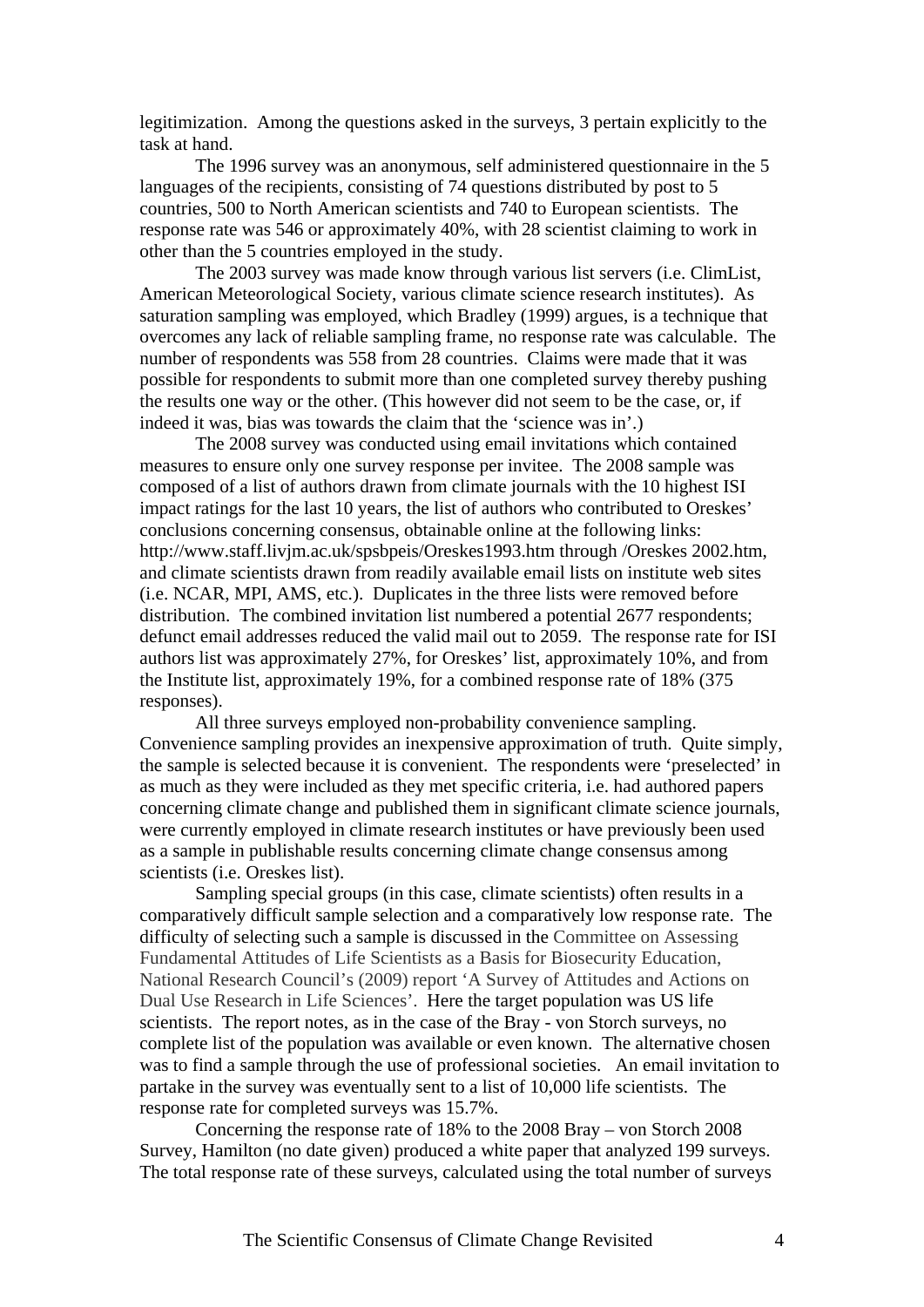sent out in the 199 surveys and the total number of responses for the 199 surveys was 13.35%. He also noted that large invitations lists, >1000, tend to be associated with lower individual response rates.

 Furthermore, Viser et al (1996) showed that surveys with lower response rates (near 20%) tended to produce more accurate results than surveys with higher response rates. Although, it is doubtful that this could be generalized to all surveys. In as much, Holbrook et al (2007) concluded that a low response rate does not necessarily equate to a lower level of accuracy but simply indicates a risk of lower accuracy.

 Harris Interactive, a well established organization specializing in web-based surveys, used a convenience sample of 70,932 California residents in a survey of attitudes towards healthcare. As with the survey of scientists (Bray and von Storch 2008) an email was sent to potential respondents with a link to a web survey and nonrespondents received one reminder email. The response rate for the Harris Interactive survey was 2%. Consequently the sampling method and the response rate for the surveys of climate scientists do not appear distinct from other such undertakings.

Of these 375 respondents to the 2008 Bray – von Storch survey, 293 (78.1%) claimed the nature of their work to be concerned with 'physics of the climate system, modelling, model development, data acquisition or theory development.' (the response to the survey question: 'The nature of your work is best described as being concerned with: a. physics of the climate system (modelling, model development, data acquisition); b. theory development, etc.; c. impacts of climate change (ecological, economic, social, etc.); d. climate change policy analysis; e. climate change and health; f. climate change communication; g. science administration; h. other). Only those claiming to work on the physics of the climate system (response category a) were selected for further analysis. No breakdown of which aspect of climate physics by respondent is possible. Such distinction was not asked as the resulting number of sub topics would likely be so great as to warrant the distinctions meaningless. Subsequent analysis of the 2008 survey in this paper will only include this subsample of the 293 respondents.

There is also the question of self selection, that is, who would be likely to respond to the survey, those favouring the IPCC conclusions or those opposing IPCC conclusions. Table 2 indicates that in all variables pertaining particularly to the question of the IPCC being representative of scientific consensus, the mean is fairly central on the scale of 1= strongly disagree and  $7 =$  strongly agree, with minimal differences between those who have participated in the IPCC process and those who have not. Furthermore, Figures 3a thru 3d and Figures 4a thru 4d suggest that no polar position is overly favoured within the sample and that the questions raised concerning self selection can be deemed moot.

It should also be noted that the three surveys of climate scientists do *not* constitute a panel study but rather a repeated survey and that this does not hinder any longitudinal analysis. To investigate change (in this case the perception of the scientific consensus concerning global warming/climate change) the goal is to measure that same thing (measure of consensus) at different points in time. Repeated surveys collect the data from different samples. Panel studies submit the survey questions to the same people over a period of time. Panel studies, then, follow individuals over time. The purpose of the surveys of climate scientists, forming the basis of this analysis, was to follow the opinion of a collective body over time. Repeated surveys do not capture the actual change of opinion within the individual scientist, i.e. a shift from one polar perspective to another polar perspective. Instead the goal is to capture the effects of all of the changes. A panel design is ill suited to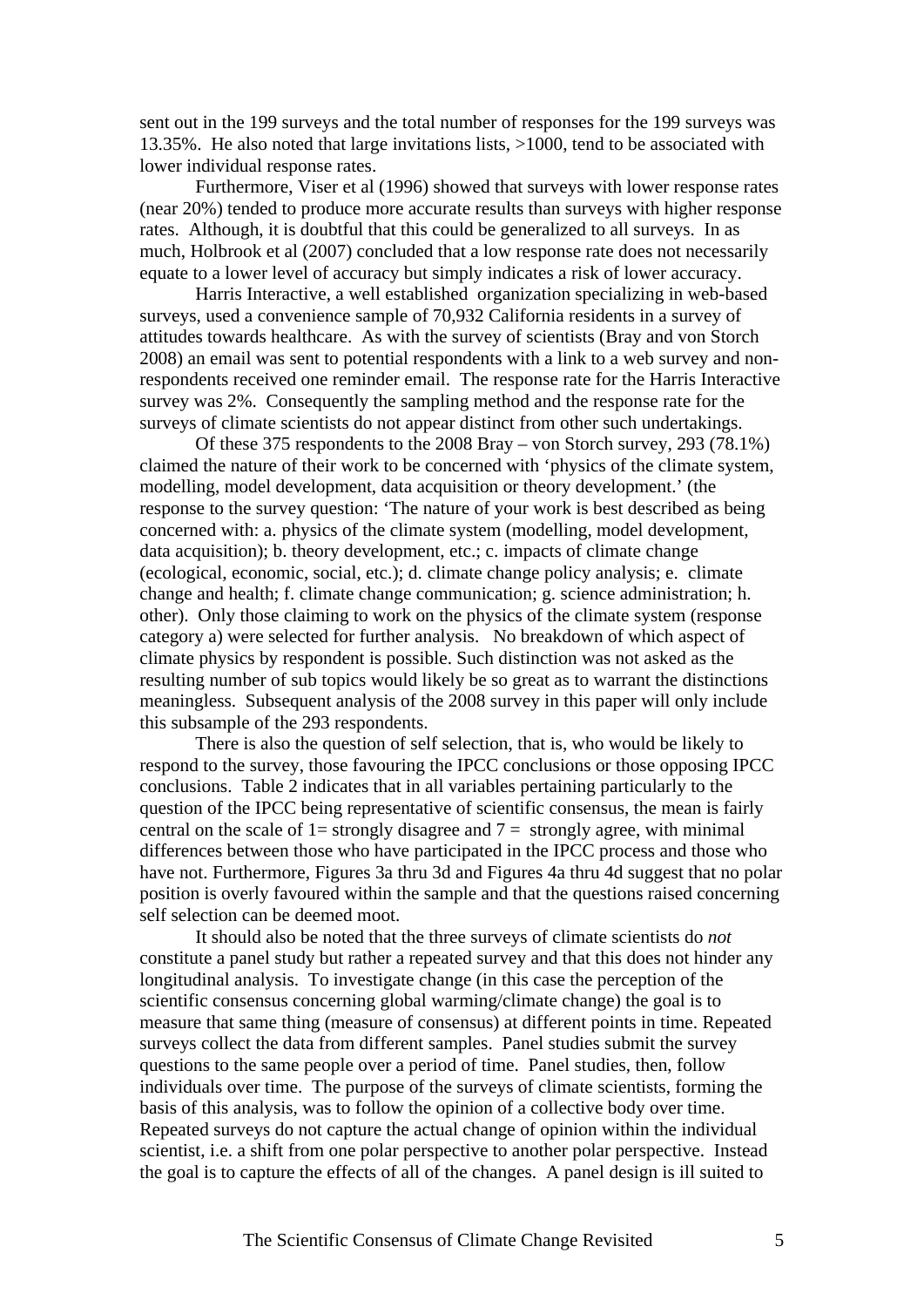estimate net change for an overall population, i.e. aggregate trends. As 'consensus' implies 'aggregate', the repeated survey was deemed to be the appropriate means to attain the goal. (cf Firebaugh1997)

Frequency by country and year of 'Perspective of Climate Scientists on Global Climate Change' surveys (Bray & von Storch, 1996, 2003, 2008) are presented in Table 1.

|               | 1996             |         | 2003           |         | 2008             |         |
|---------------|------------------|---------|----------------|---------|------------------|---------|
| Country       | <b>Frequency</b> | Percent | Frequency      | Percent | Frequency        | Percent |
| Argentina     |                  |         | 1              | 0.2     |                  |         |
| Australia     |                  |         | 21             | 3.8     | 22               | 5.9     |
| Austria       |                  |         | 3              | 0.5     | $\mathfrak{Z}$   | 0.8     |
| Belgium       |                  |         |                |         | 1                | 0.3     |
| <b>Brazil</b> |                  |         | 1              | 0.2     | $\overline{4}$   | 1.1     |
| Bulgaria      |                  |         | 1              | 0.2     |                  |         |
| Canada        | 35               | 6.4     | 14             | 2.5     | 13               | 3.5     |
| China         |                  |         |                |         | 1                | 0.3     |
| Croatia       |                  |         |                |         | 3                | 0.8     |
| Cyprus        |                  |         |                |         | $\overline{2}$   | 0.5     |
| Czech Rep.    |                  |         |                |         | 3                | 0.8     |
| Denmark       | 33               | 6.0     | 5              | 0.9     | $\,1$            | 0.3     |
| Estonia       |                  |         | 1              | 0.2     | $\mathbf{1}$     | 0.3     |
| Ethiopia      |                  |         |                |         |                  |         |
| Finland       |                  |         | $\mathfrak{Z}$ | 0.5     | 5                | 1.3     |
| France        |                  |         | 5              | 0.9     | $\overline{5}$   | 1.3     |
| Germany       | 228              | 41.8    | 56             | 10.1    | 61               | 16.3    |
| Global        |                  |         |                |         | 1                | 0.3     |
| Greece        |                  |         |                |         | $\mathbf{1}$     | 0.3     |
| Hungary       |                  |         |                |         | $\mathbf{1}$     | 0.3     |
| India         |                  |         | 3              | 0.5     | $\mathbf{1}$     | 0.3     |
| Israel        |                  |         |                |         | $\overline{2}$   | $0.5\,$ |
| Italy         | 73               | 13.4    | 14             | 2.5     | 10               | 2.7     |
| Japan         |                  |         | $\mathfrak{Z}$ | 0.5     | 6                | 1.6     |
| Mexico        |                  |         | $\overline{3}$ | 0.5     | 1                | 0.3     |
| Netherlands   |                  |         | $\overline{4}$ | 0.7     | $\boldsymbol{7}$ | 1.9     |
| New Zealand   |                  |         | 6              | 1.1     | $\mathbf{1}$     | 0.3     |
| Norway        |                  |         | 3              | 0.5     | $\overline{4}$   | 1.1     |
| Poland        |                  |         | $\mathbf{1}$   | 0.2     | $\mathbf{1}$     | 0.3     |
| Russia        |                  |         | 1              | 0.2     | $\mathbf{1}$     | 0.3     |
| Serbia        |                  |         |                |         | $\mathbf{1}$     | 0.3     |
| South Africa  |                  |         | $\mathfrak{Z}$ | 0.5     | $\mathbf{1}$     | 0.3     |
| Spain         |                  |         | $\overline{2}$ | 0.4     | $\overline{c}$   | $0.5\,$ |
| Sri Lanka     |                  |         |                |         | $\,1$            | 0.3     |
| Sweden        |                  |         | 5              | 0.9     | $\overline{2}$   | $0.5\,$ |
| Switzerland   |                  |         | 7              | 1.3     | 1                | 0.3     |
| Taiwan        |                  |         | $\mathbf{1}$   | 0.2     |                  |         |
| UK            |                  |         | 18             | 3.2     | 57               | 15.2    |
| <b>USA</b>    | 149              | 27.3    | 372            | 66.8    | 145              | 38.7    |
| Other         | 28               | 5.1     |                |         |                  |         |
| Missing       |                  |         | 1              | 0.2     | $\overline{c}$   | 0.5     |
| Total         | 546              |         | 558            |         | 375              |         |

Table 1: Frequency by Country: 'Perspectives of Climate Scientists on Global Climate Change'.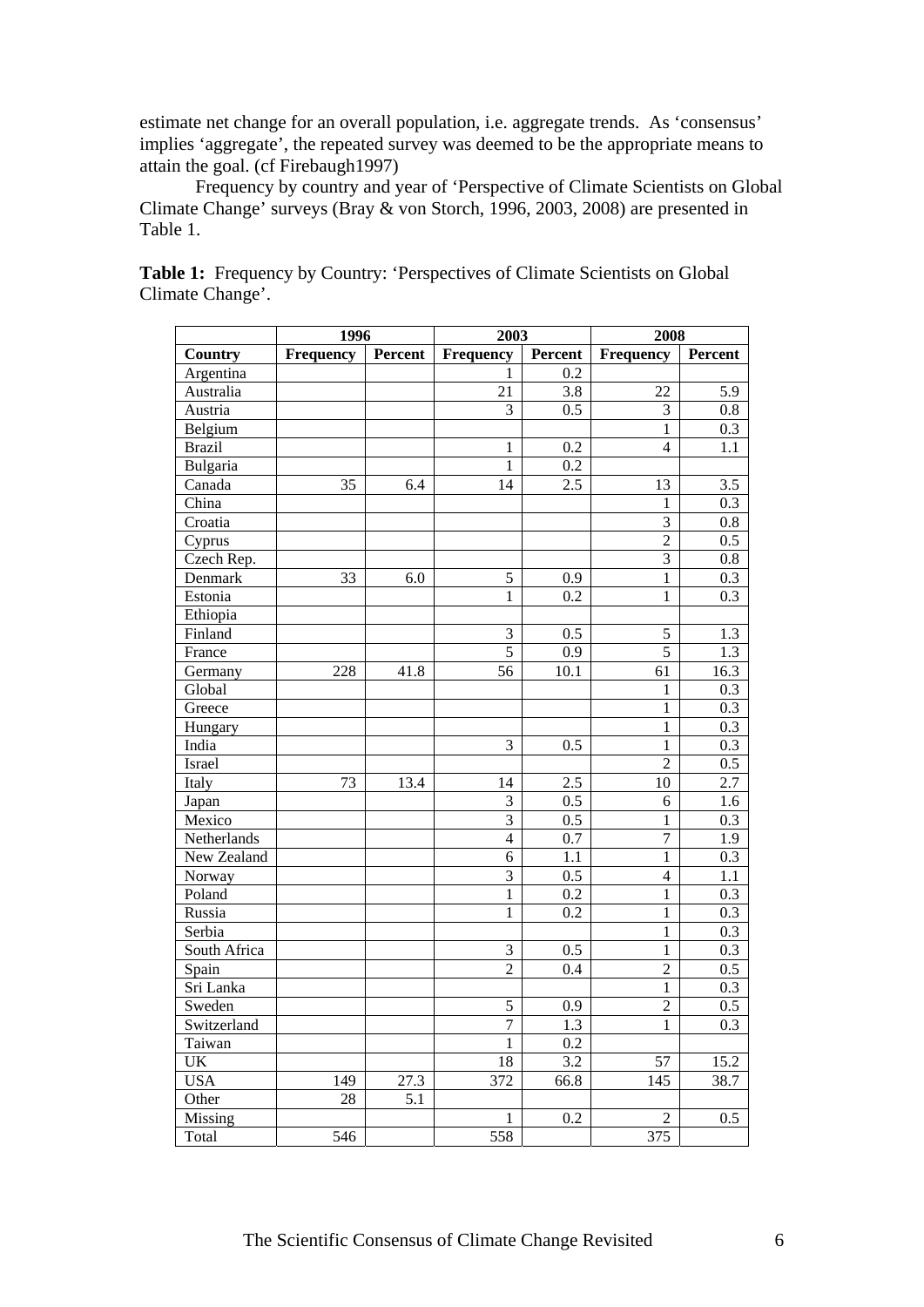Consensus concerning *legitimation* (i.e. agreement with IPCC) is captured with the responses of levels of agreement with statements: (1996, 2003) 'The IPCC Reports accurately reflect the consensus of thought within the scientific community.": Response categories:  $1 =$  strongly agree,  $7 =$  strongly disagree. In an effort to capture more detail of what parts of the IPCC reports the broader scientific community agreed with, the 2008 question was broken into 4 separate parts.

 For the purpose *legitimation* in 2008 in Figure 1, only responses to 'temperature' are used. Scientists were asked to respond to the following: 'The IPCC reports accurately reflect the consensus of scientific thought pertaining to temperature' Response categories 1= strongly disagree, 7= strongly agree. To be able to provide summary measures of consensus from the Bray -von Storch surveys, response values 1 to 3 are consolidated into a single values, values 5 to 7 are consolidated into a single value and the value of 4 can be considered a suspended judgment.

 Consensus in the assessment of *attribution* is captured with the responses of levels of agreement to the statements: (1996, 2003) 'Climate change is mostly the result of anthropogenic causes.' Response categories: 1= strongly agree, 7= strongly disagree; (2008) 'How convinced are you that most of recent or near future climate change is, or will be, a result of anthropogenic causes?' Response categories:  $1 = not$ at all, 7 = very much, and 'The current state of scientific knowledge is developed well enough to allow for a reasonable assessment of the effects of green house gasses emitted from anthropogenic sources,  $1 =$  strongly agree,  $7 =$  strongly disagree.

 Consensus in the assessment of *manifestation* is captured with the responses of levels of agreement to the statements: (1996, 2003), 'We can say for certain that global warming is a process already underway.' Response categories: 1= strongly agree,  $7 =$  strongly disagree; (2008) 'How convinced are you that climate change, whether natural or anthropogenic, is occurring now?'. Response categories: 1= not at all,  $7 = \text{very much, and 'How much are we beginning to experience the more gradual.}$ impacts of climate change, anthropogenic or otherwise',  $1 =$  not at all,  $7 =$  very much. A summary of consensus measures over time are presented Figure 1.

 The consensus concerning *manifestation* rises until 2007 at which point it tends to level off at an approximate level of 90% agreement. Whether it can be attributed to anthropogenic causes (*attribution*) peaks in 2009 at approximately the same level of agreement as measured for *manifestation*. When it comes to *legitimation*, the measurements of the trajectory of consensus are not so linear, and only by using the lesser claim of Oreskes, is the linear pattern (more and more scientists being convinced) maintained. By using the upper limit of Oreskes' measurement, the degree of consensus becomes unanimous. With the Bray - von Storch data (2008), without the inclusion of those who feel the IPCC tends to underestimate the phenomenon, consensus that the IPCC is representative of the state of the science (*legitimation*) tends to drop. In effect, this suggests there are now two groups skeptical of IPCC reports. (Whereas before a single group stating the IPCC made over estimations was singled out as the skeptics, now two opposing groups tend to disagree with the IPCC. Note, this is disagreement that the IPCC is representative of the science (*legitimation*), *not* disagreement that of climate change as an important issue.)

 What is interesting here is that the increase in the level of consensus concerning the matter that climate change is underway (*manifestation*) and that it is likely a result of anthropogenic influences (*attribution*) is not mimicked in the notion that the IPCC represents scientific consensus (*legitimation*). This is likely due to the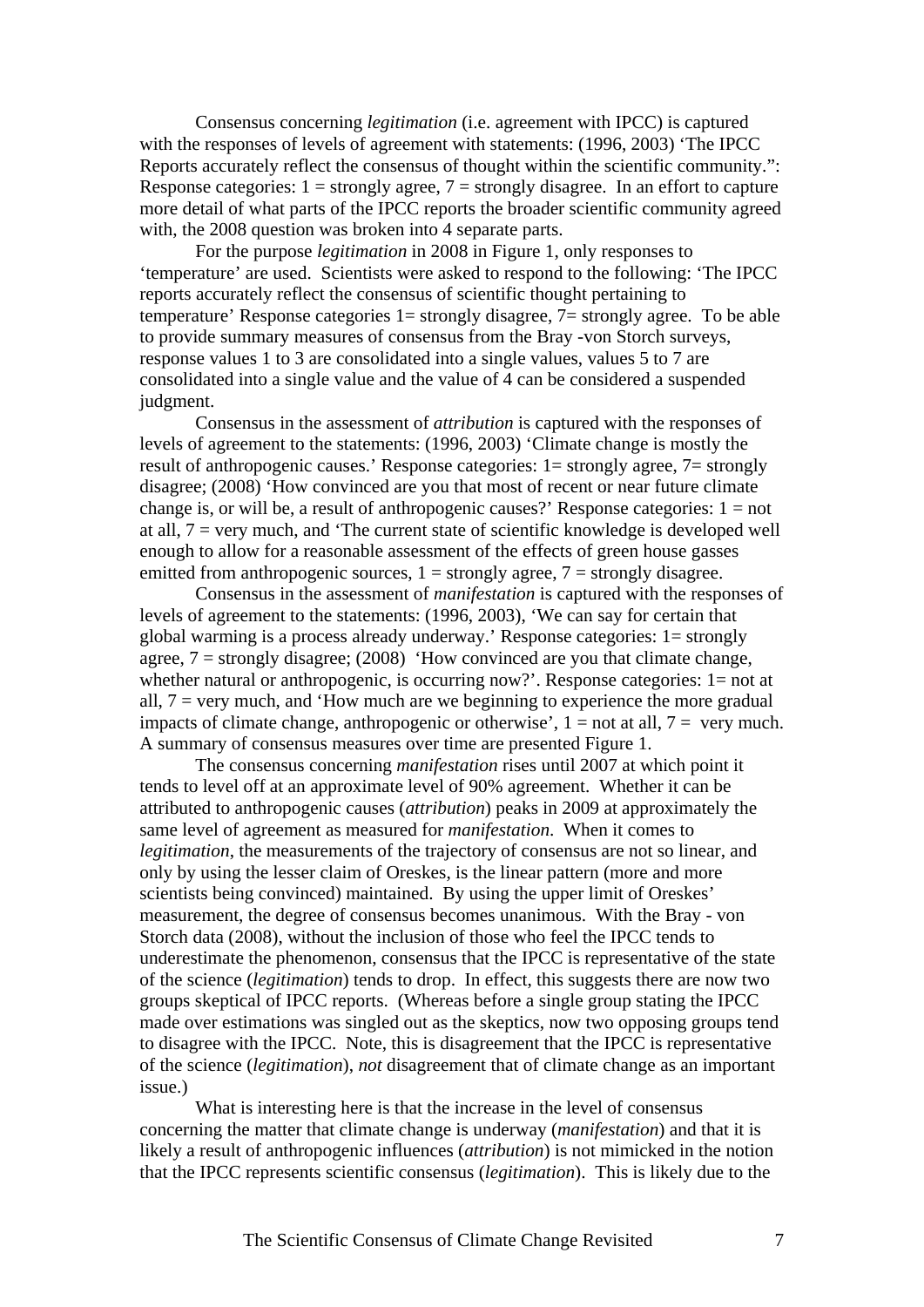fact that the IPCC reports entail a summary of a number of climate science sub-issues. The Bray-von Storch 2008 survey was designed to capture a greater level of detail concerning the perspective that the IPCC represented the consensus of the broader scientific community, allowing these sub-issues to be explored.



Figure 1. Trajectories of Consensus in Climate Science

\* 75% either explicitly or implicitly accepting the consensus view + the 25% taking no position on current anthropogenic climate change, i.e. 'none of the papers disagreed with the consensus position'.

\*\* 'Legitimation plus' refers to the sum of respondents who agreed that the IPCC reports accurately reflect the consensus of scientific thought pertaining to temperature plus the scientists who believed the IPCC tends to *under estimate* the magnitude of future changes to temperature (i.e. do not necessarily disagree with the IPCC). These details are discussed more thoroughly in a latter part of the paper.

### **4. CONSENSUS AND DISSENSUS IN 2008**

 Throughout the following section of the analysis, for reasons of comparison, the distinction is maintained between those who have in some way participated in the IPCC process (lead author, contributing author and/or reviewer) and those who have not participated in IPCC activities. Furthermore, as noted previously, the sample is also limited to those scientists working in the physics of climate change. Two respondents from this group chose not to complete the questions concerning IPCC involvements, resulting in the inclusion of 99 scientists who claimed to be working in the physics/modelling of climate change *and* to have been involved in the IPCC process and 192 scientists who claimed to be working in the physics/modelling of climate change *and* also claimed *not* to have been involved in the IPCC process. By maintaining this distinction it is possible to assess if, and to what degree, dissensus is also found among those who are or have been active participants in the IPCC process.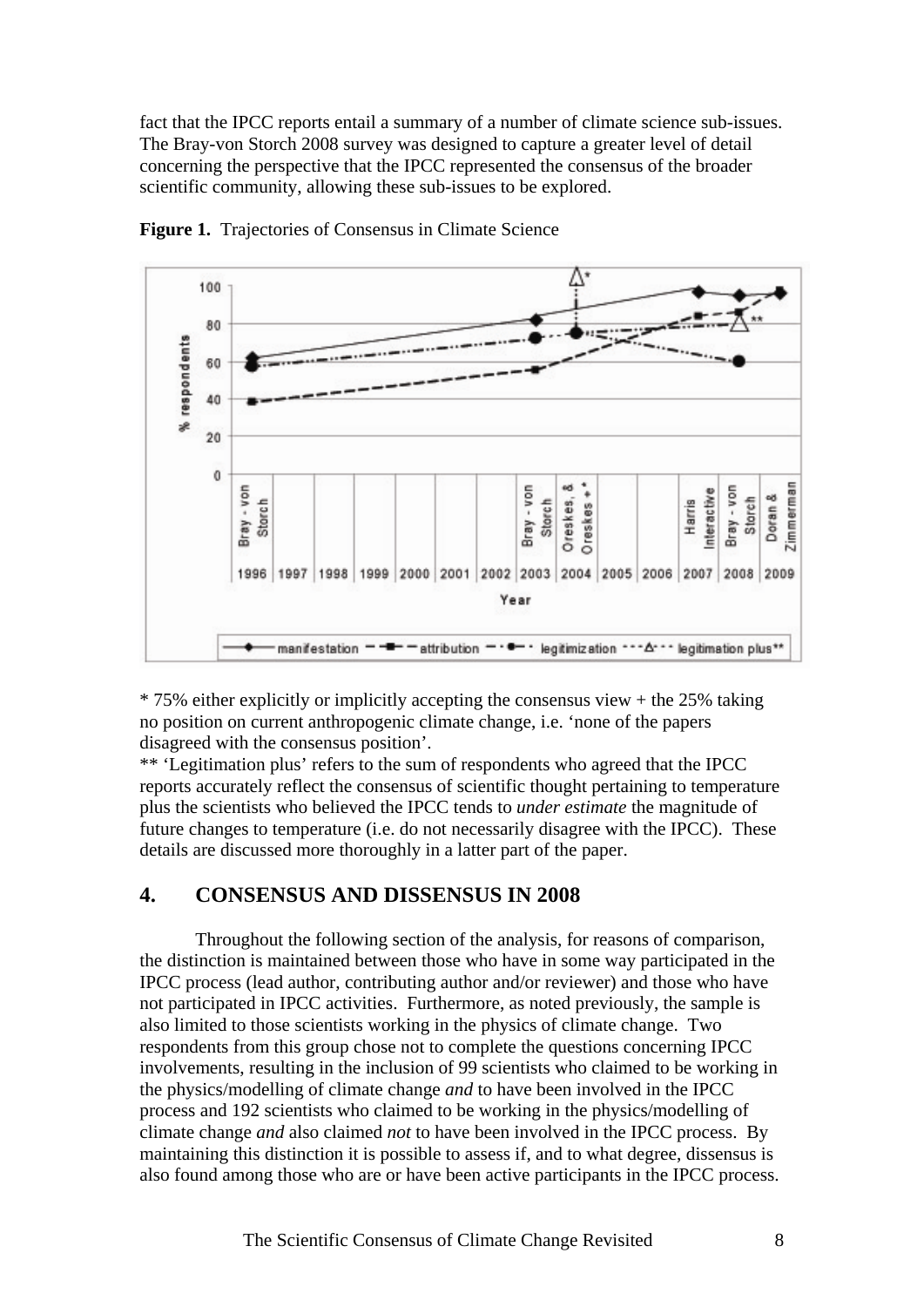Concerning *legitimation* in 2008, in Bray and von Storch 2008 respondents were asked to agree or disagree with the statements the IPCC reports accurately reflect the consensus of scientific thought in more detail, explicitly pertaining to: 1. temperature, 2.precipitation, 3.sea level rise, and 4.extreme events. The results are presented in Figure 2

#### **Figure 2**: Legitimation of IPCC Consensus

*(The IPCC reports accurately reflect the consensus of scientific thought pertaining to: temperature, precipitation, sea level rise, extreme events.)* 



 Figure 2.a. assesses the level of consensus concerning the IPCC claims related to temperature. Considering the distribution it is evident that those who participated in IPCC activities tend to be more prone to agree that IPCC reports accurately reflect consensus pertaining to temperature. However, only 31.9% of the respondents have no doubt, i.e. strongly agree and approximately 11% of respondents who were involved in IPCC activities, in fact, tend to disagree somewhat that the IPCC represents consensus pertaining to temperature, in contrast to approximately only 9% of those having not participated in IPCC activities and claiming the IPCC does not represent consensus. The distribution seems to suggest that, overall, those who did not participate in IPCC activities are more inclined to avoid an extreme position.

 Concerning consensus regarding the representation of precipitation, Figure 2.b., it is evident that those who have participated in IPCC activities are more inclined to agree with IPCC statements on this matter. However there is still a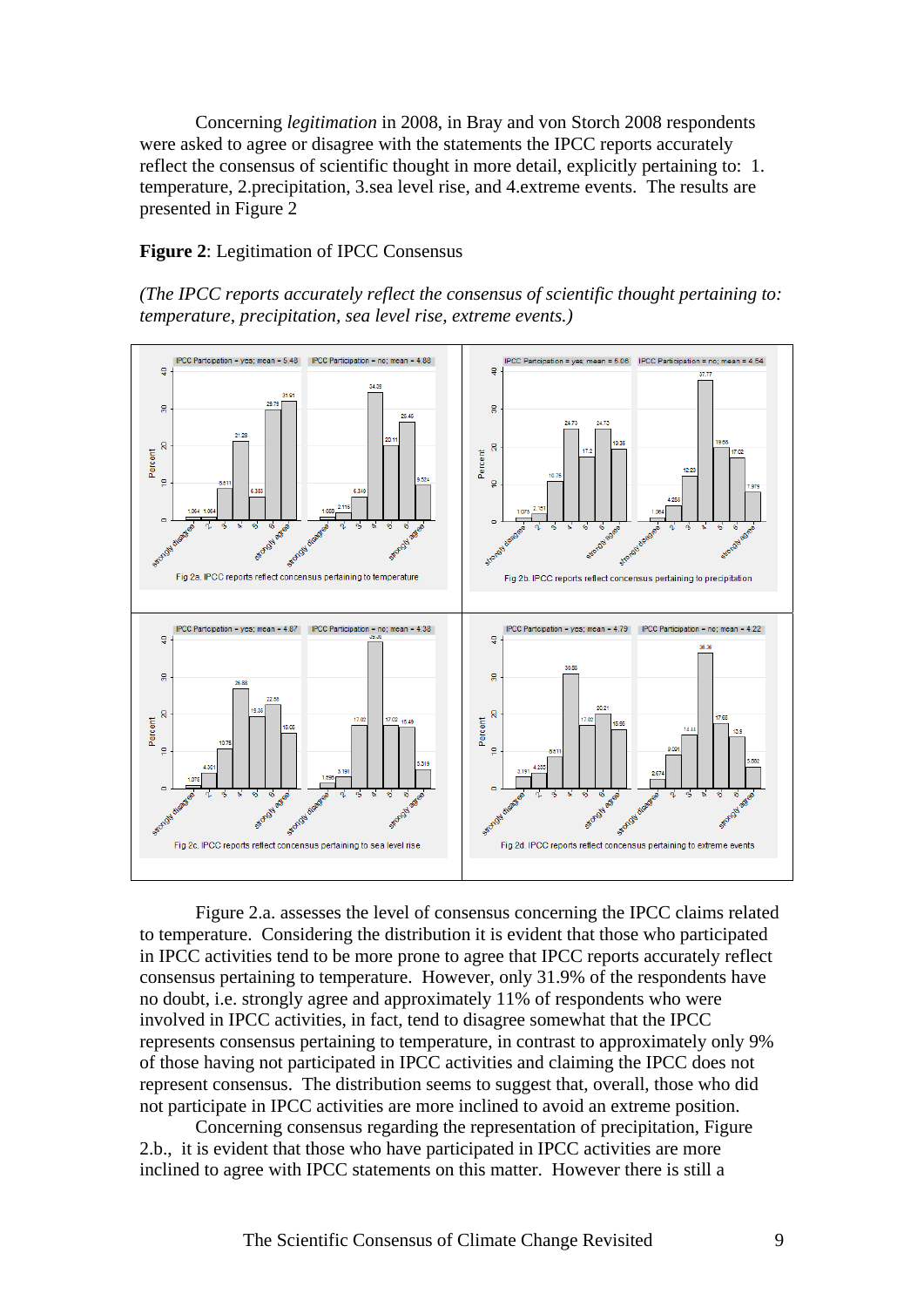minority of IPCC involved scientists who do not agree that the IPCC represents consensus. Figure 2.c. indicates that some 16% of scientists who claim to have been involved with the IPCC (as compared to approximately 21% of those who claim no involvement with the IPCC) do not agree that the IPCC represents scientific consensus on sea level and again there is an increase in number of respondents who reserved judgment among those who claimed no participation in the IPCC process. Figure 2.d., concerning extreme events, demonstrates a similar response pattern. Of particular note in Figures 2.a. thru 2.d. is the lack of any sense of unanimity. Table 2 contains the means of the two groups.

| <b>IPCC</b> Report reflect consensus |               | t-test for equality of means |                |                   |  |
|--------------------------------------|---------------|------------------------------|----------------|-------------------|--|
| pertaining to                        |               |                              |                |                   |  |
|                                      | <b>IPCC</b>   | N                            | mean           | $sig(2 - tailed)$ |  |
|                                      | participation |                              | $1 =$ strongly |                   |  |
|                                      |               |                              | disagree       |                   |  |
|                                      |               |                              | $7 =$ strongly |                   |  |
|                                      |               |                              | agree          |                   |  |
| temperature                          | yes           | 94                           | 5.48           | .001              |  |
|                                      | no            | 189                          | 4.88           |                   |  |
| precipitation                        | yes           | 93                           | 5.06           | .003              |  |
|                                      | no            | 188                          | 4.54           |                   |  |
| sea-level                            | yes           | 93                           | 4.87           | .006              |  |
|                                      | no            | 188                          | 4.38           |                   |  |
| extreme events                       | yes           | 94                           | 4.79           | .003              |  |
|                                      | no            | 187                          | 4.22           |                   |  |

#### **Table 2** Independent Samples test of Means

Table 2 suggests a slight statistically significant difference between the means of those who have participated in IPCC activities and those who have not, with a tendency towards less agreement that the IPCC represents consensus among those who have not. However, the difference is relatively marginal suggesting that whether or not one has worked within the IPCC framework has little impact on the belief that the IPCC represents scientific consensus. The means themselves, if accepted as a measure of consensus, indicate that consensus is not strong in either groups.

 However, it is the nature of the disagreement, not the mere fact of its existence, that is important, i.e. does the IPCC tend to over estimate or under estimate the magnitude of future *changes* to, or the magnitude of *impacts* of, temperature, precipitation, sea-level rise and extreme events. Figure 3 displays the distributions of responses to scientists assessments of whether the IPCC reports tend to under estimate, accurately reflect (a value of 4) or over estimate the magnitude of future *changes* to temperature, precipitation, sea level rise and extreme events.

With reference to changes in temperature (Fig. 3.a.) a majority of scientists, both IPCC participants and non-participants (64.52 and 64.13% respectively) think the IPCC reports accurately reflect the magnitude of future changes to temperature. From the IPCC participant respondents, approximately 21.5% state that the IPCC reports tend to underestimate the magnitude of change to temperature, slightly more than the 19.5% of respondents making similar claims from the group claiming no participation with the IPCC. Approximately 14% of the IPCC participation group and approximately 21% of the non-IPCC participation group claim the IPCC reports over estimate of the magnitude of change to temperature. However, there is no statistically significant difference between the means of the two groups of respondents.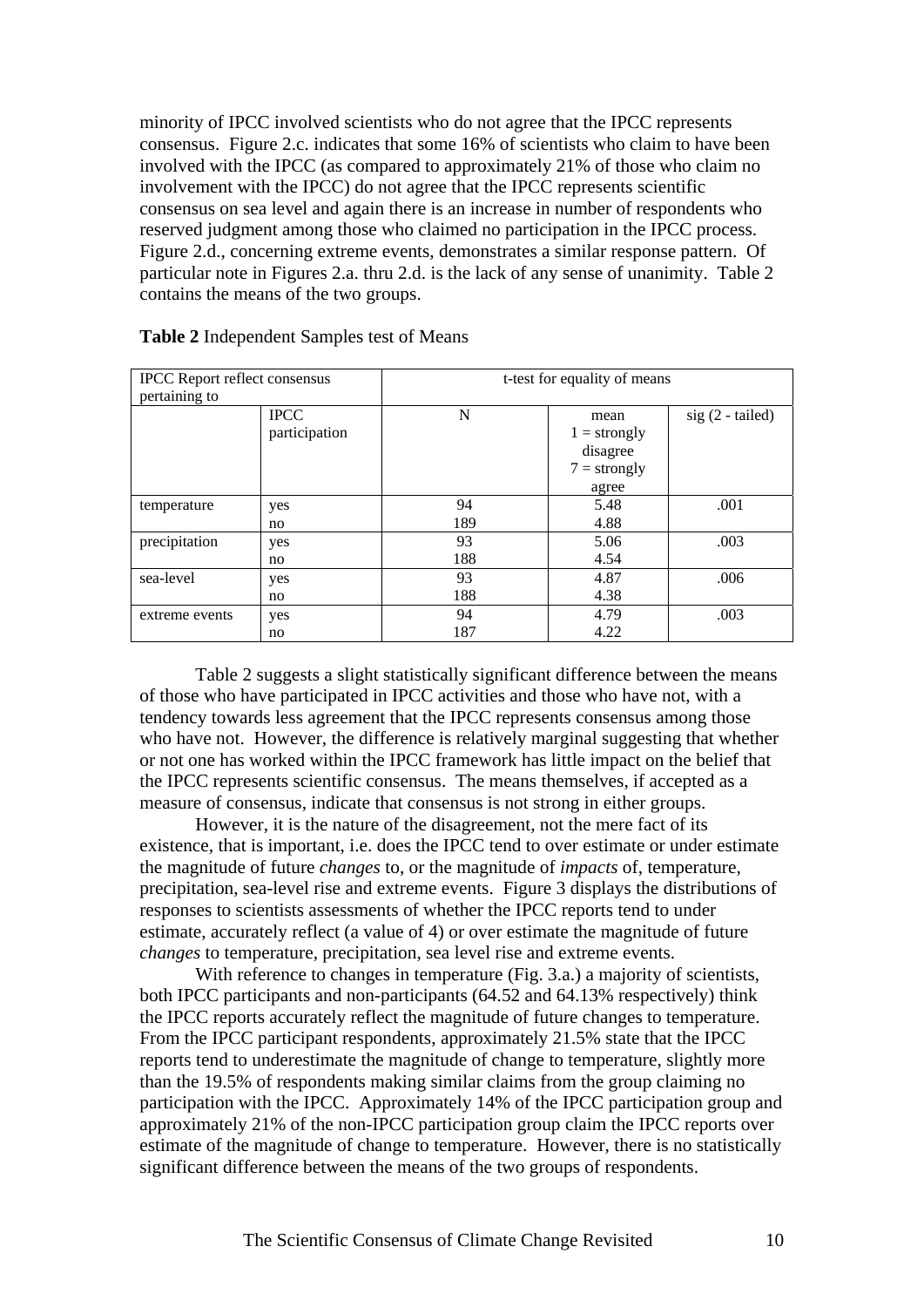#### **Figure 3**. IPCC reports and consensus concerning magnitude of change

*(The IPCC reports tend to under estimate, accurately reflect (a value of 4) or over estimate the magnitude of future changes to: temperature, precipitation, sea level rise, extreme events.)* 



 The IPCC estimates of future changes to precipitation demonstrate a lower level of agreement that the IPCC represents consensus, with approximately 54% of the IPCC participation group stating that IPCC reports reflect consensus and approximately 59% of the non-IPCC participation group stating the IPCC reflects consensus, i.e. in regards to precipitation change, those who have *not participated in the IPCC are more likely to accept the IPCC consensus*. The perspective that the IPCC reports under estimate changes in precipitation is shared by approximately 31% of respondents who participated in the IPCC process and 33% of those who claim no participation. Over estimation shows similar tendencies with 15% IPCC participants and 13% of non-participants claiming that IPCC reports tend to over estimate changes in precipitation.

 With regards to sea level change, there is only a strong minority of scientists who accept that the IPCC reports reflect consensus: approximately 43% of participants and 50% of the non-IPCC participants. In terms of under estimation, approximately 43% of IPCC participants claim the IPCC reports tend to under estimate sea level change and approximately 38% of non-IPCC participants claim the same. 15% of IPCC participants claim the IPCC reports over estimate changes to sea level and 12% of non-IPCC participants claim the same.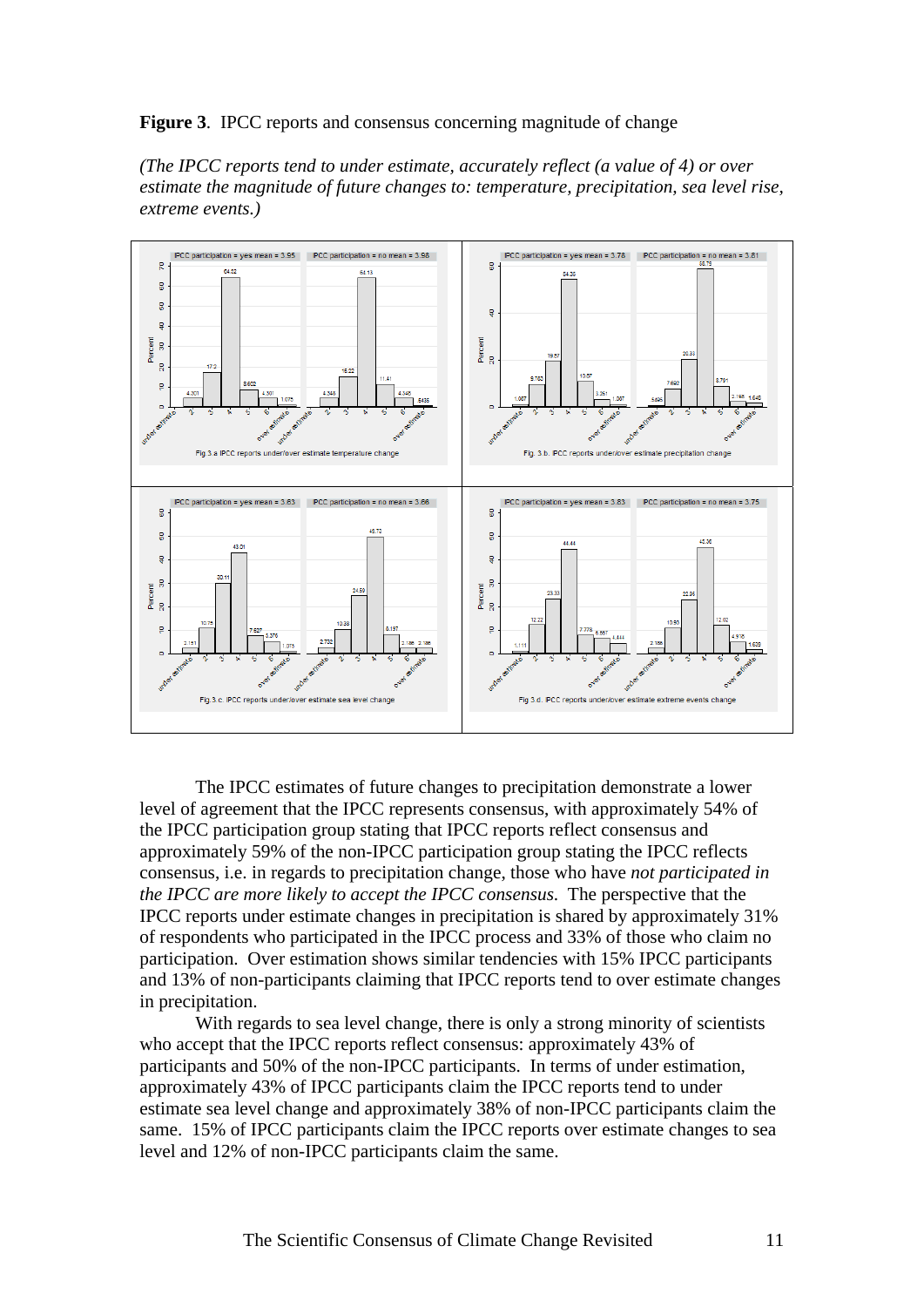The last measure of change is in reference to changes in extreme events. Here, only 45% of IPCC participants and 45% of non-IPCC participants claim the IPCC's account of extreme events represents consensus. In terms of under estimating the magnitude of change in extreme events, approximately 37% of IPCC participants and 36% of non-IPCC participants claim the IPCC under estimates change in extreme events. As for over estimation, approximately 19% of IPCC participants and 19% of non-IPCC participants claimed the IPCC tends to over estimate changes to extreme events. In all four measures of change, there are no statistically significant differences between the means of IPCC participant group and the non-IPCC participant group.

 It is also necessary to assess the level of consensus concerning the impacts of aspects of climate change. This is, after all, the impetus for policy change and emission reductions. Figure 4 contains the distributions of responses from climate scientists pertaining to the magnitude of impacts resulting from changes to temperature, precipitation, sea level rise and extreme events.

**Figure 4**. IPCC reports and consensus concerning magnitude of impacts

*(The IPCC reports tend to under estimate, accurately reflect (a value of 4) or over estimate the magnitude of the impacts resulting from changes in: temperature, precipitation, sea level rise, extreme events.)* 



 Again, any sense of unanimity is absent in all four measures. In terms of the impacts resulting from temperature change, 67% of IPCC participants and 65% of non-IPCC participants agreed that the IPCC reports accurately reflect the nature of impacts concerning temperature. Approximately 19% of IPCC participants and 20%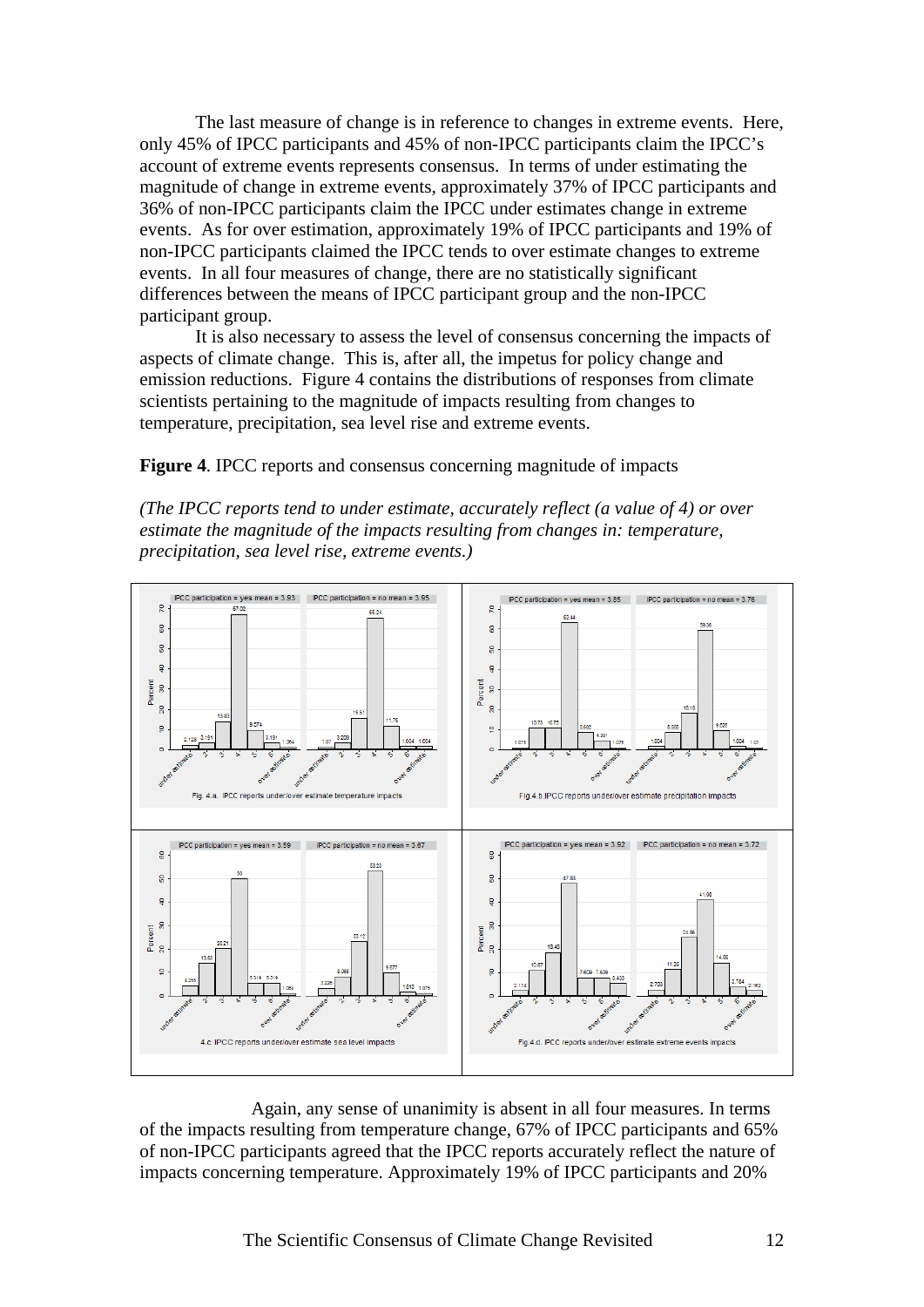of non-IPCC participants tend towards the claim that the IPCC reports underestimate the magnitude of the impacts, while approximately 14% and 16% respectively claim that the IPCC reports tend to over estimate the impacts. For impacts due to changes in precipitation, approximately 63% of IPCC participants and approximately 59% of non-IPCC participants view the IPCC reports as accurate. Approximately 23% of IPCC respondents and approximately 29% of non-IPCC participants make the claim that the IPCC reports tend to under estimate impacts from precipitation changes; approximately 14% of IPCC participants and 13% of non participants claim the opposite, namely the IPCC reports tend to over estimate the impacts due to change in precipitation. Concerning impacts from sea level, approximately 50% of IPCC participants and 53% of non-participants claim the IPCC reports to be an accurate depiction. Some 28% of IPCC participants and 34% of non-IPCC participants claim the IPCC reports under estimate the impacts of sea level and 11% and 13% respectively claim the IPCC reports over estimate the impacts of sea level rise. Finally, concerning extreme events, 48% of IPCC participants 41% of nonparticipants agree that the IPCC accurately depicts the impacts resulting from extreme events; approximately 31% and 39% respectively claim the IPCC tends to under estimate impacts resulting from extreme events and 23% and 20% respectively claim the IPCC tends to over estimate impacts resulting from extreme events. Concerning the means, there are no statistically significant differences between the two groups.

 While not explicitly concerning agreement with IPCC reports but nonetheless significant for a measure of consensus concerning global climate change, survey respondents were asked to express an opinion concerning the cause (*attribution*) of climate change. The survey employed two measures. Results are presented in Figure 5.

#### **Figure 5.** Consensus concerning attribution

*(The current state of scientific knowledge is developed well enough to allow for a reasonable assessment of the effects of green-house gases emitted from anthropogenic sources; How convinced are you that most recent and near future climate change is, or will be, a result of anthropogenic causes?)* 



For the sake of succinctness, for the discussion of attribution in Figure 5.a. all values less than 4 will be treated as disagreement and all values greater than 4 will be treated as agreement. The value of 4 will be considered as a suspended judgment. In Figure 4.b. values less than 4 will be treated as a measure of disagreement that climate change is caused by anthropogenic influences and values greater than 4 will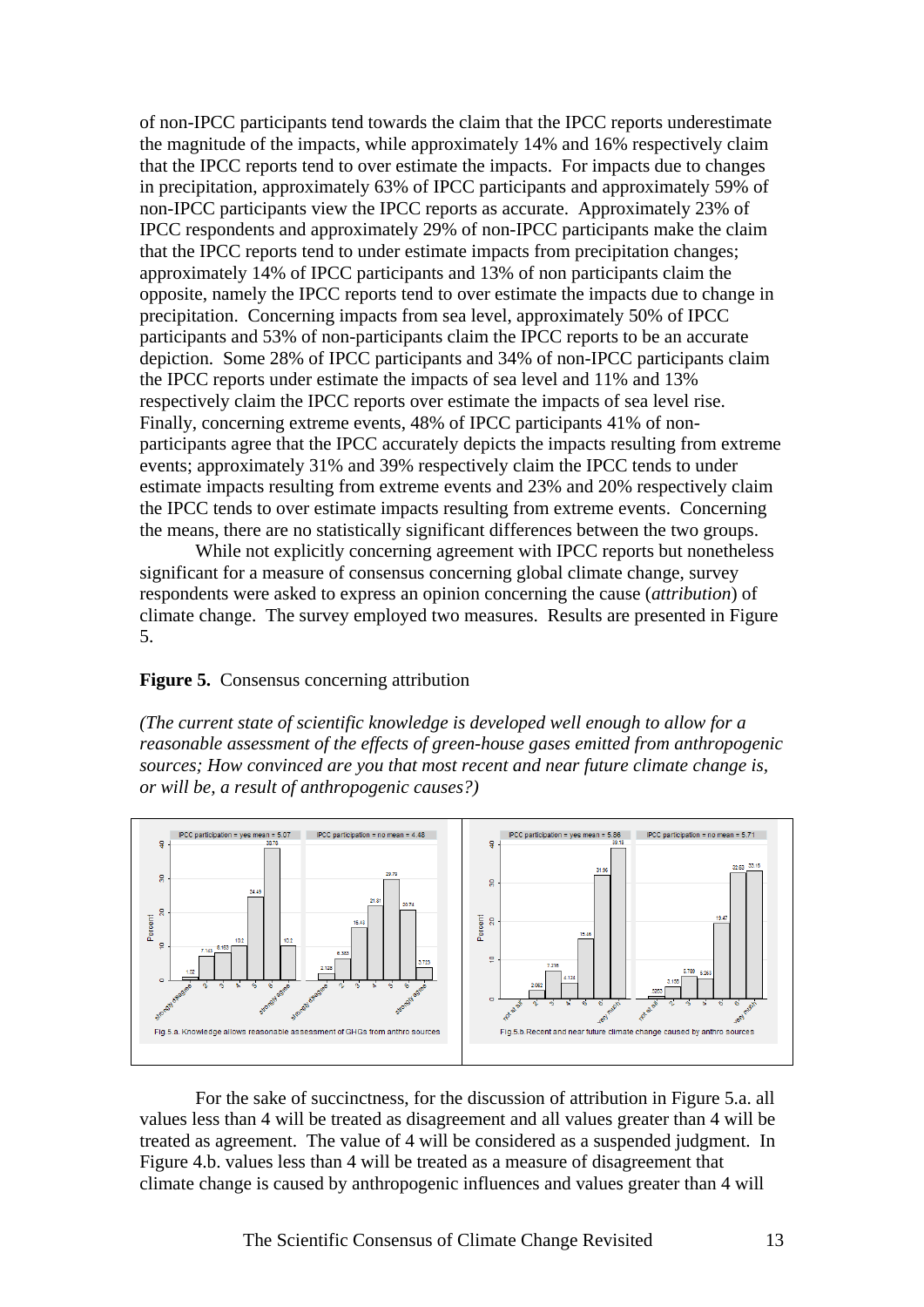be treated as a measure of agreement. Figure 5.a. suggests that, of those respondents claiming IPCC participation, approximately 16% claim the current state of scientific knowledge is *not* developed well enough to allow for a reasonable assessment of the effects of green-house gases emitted from anthropogenic sources, and 24% of the non-IPCC participants make the same claim. Approximately 68% of IPCC participants and 55% of participants claim that the current state of scientific knowledge is indeed developed well enough to allow for a reasonable assessment of the effects of green-house gases emitted from anthropogenic sources. On this measure of attribution there is a statistically significant difference between the means of the two groups, however the difference between the means (5.07 and 4.48 respectively) is minimal. Concerning the second measure of attribution, approximately 9% of the IPCC participants are less than convinced that most recent and near future climate change is, or will be, a result of anthropogenic causes and approximately 10% of the non-IPCC participants share the same opinion. 86% of IPCC participants are convinced that most recent and near future climate change is, or will be, a result of anthropogenic causes and approximately 85% of non-IPCC participants make the same claim. However, if these measures are assessed in terms of absolute certainty considering only the values of 1 and 7, the data indicates that none among the IPCC participants is 100% convinced that anthropogenic sources are *not* to blame but only 39% are fully convinced that they are to blame. Among the non-IPCC participants only approximately 0.5% expressed a level of certainty that anthropogenic cause are *not* to blame but only 33% expressed absolute certainty that they are to blame. On this measure, concerning the means, there is no statistically significant difference between the groups.

#### **4.1. Manifestation 2008**

 Manifestation is the last dimension of consensus as presented in this paper. Two measures were used in the survey to capture respondents' assessments. Results are presented in Figure 6

#### **Figure. 6**. The manifestation of climate change

*(How convinced are you that climate change, whether natural or anthropogenic, is occurring now?; How much are we beginning to experience the more gradual impacts of climate change, anthropogenic or otherwise?)* 

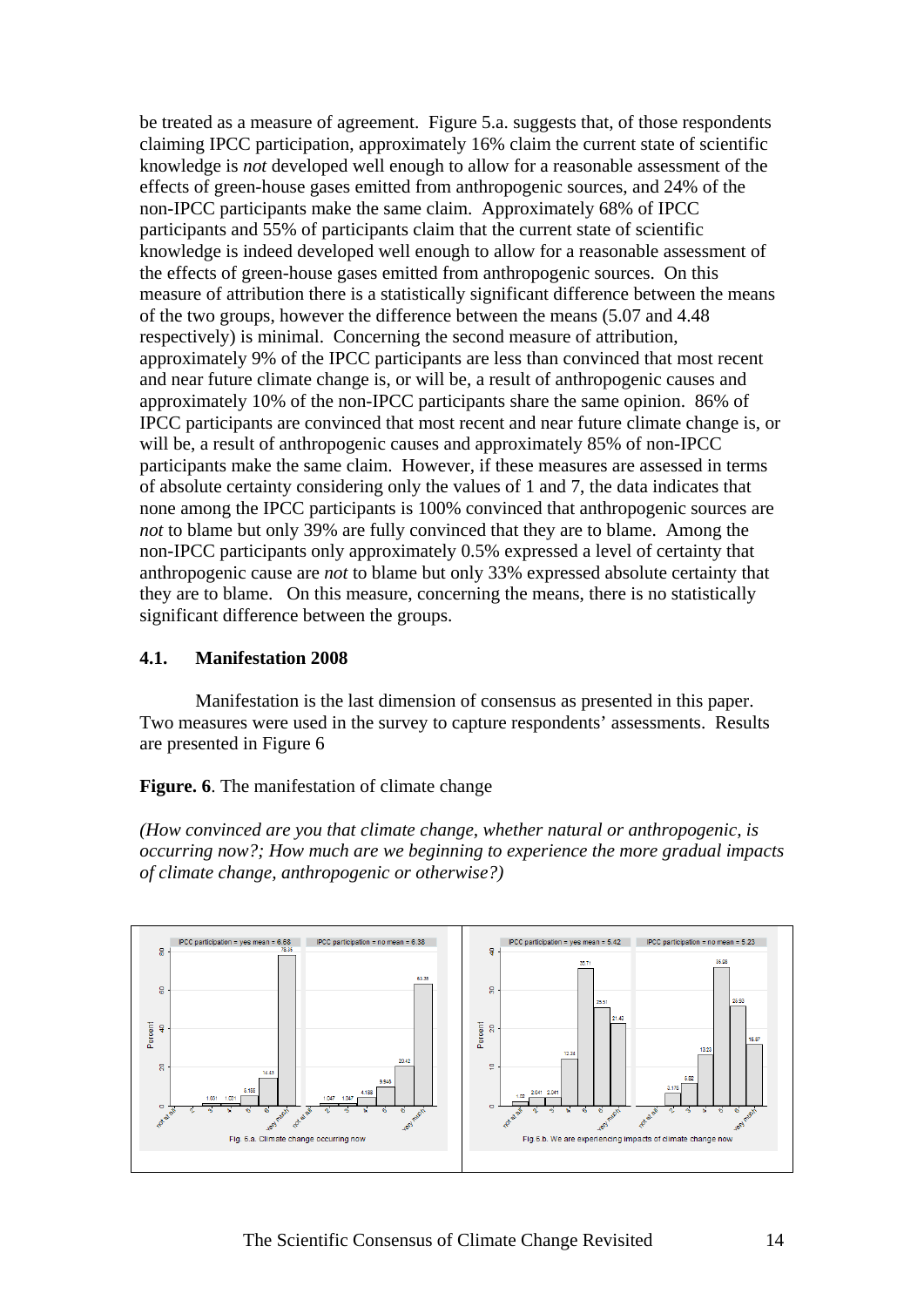All but a few exceptions, in both groups, tend to agree that climate change is a here and now phenomenon (Fig. 5.a.) but there seems to be less certainty as to whether we are actually experiencing the impacts (Fig.5.b.). There is a statistically significant difference in the means for Fig. 5.a. but the actually difference between the means (6.68 vs. 6.38) is minimal.

## **5. CONCLUSION**

 This analysis began with an introduction of the use of the term 'consensus' as used in reference to climate change. Attention was then turned to attempts to empirically measure the level of scientific consensus. Here is was demonstrated studies of scientific consensus have tended to measure different thing. Three 'dimensions' of consensus were abstracted: *legitimation*, *attribution* and *manifestation*. Adding some results of repeated survey data pertaining to climate scientists (Bray and von Storch, 1996, 2003 and 2008) to other empirical analysis of consensus, a trajectory of consensus over time was plotted. Evidence of a second level of dissent, namely under estimation, became apparent, giving rise to two groups opposed to the claims made in the IPCC reports (*legitimation*). Dissensus, it appears, is a three way, not two way, distribution of perspectives. Following this trajectory, using the Bray-von Storch survey of 2008 the details of consensus were explored based on the three dimensions outlined above.

 Analysis was undertaken using two groups, those who have participated in the IPCC process and those who have not, for comparative purposes. *Legitimation* was assessed using 12 measures. Within these 12 measures some differences were noted between groups. However, in no cases, was there unanimous certainty or agreement that the IPCC reports reflect a 100% consensual perspective of the phenomenon. In fact, the highest measure of full agreement that the IPCC reflected consensus is found in the variable 'temperature' where only 32% of the group that participated in the IPCC process 'strongly agreed' that 'The IPCC Reports reflect the consensus of scientific thought pertaining to temperature'. Similar patterns were evident in all 12 measures.

 However, having determined that there is less then unanimous agreement with the IPCC reports still demands an analysis of the nature of the disagreement; are the efforts of the IPCC perceived to over or under estimate climate related phenomena. This was addressed using measures to assess the magnitude of changes and the magnitude of impacts, in reference to temperature, precipitation, sea level rise and extreme events. Again, the triangle of dissent was evident in both groups, with claims of under estimation, accurate estimation and over estimation. For example, in reference to the magnitude of temperature change, approximately 22% of the IPCC participant group claimed that the IPCC reports tended to under estimate the magnitude of change. 14% of the non IPCC participant group made the same claim. Over all, on all measures, the distribution between the two groups was remarkably similar.

 After a detailed look at the measures of *legitimation*, attention was turned to the matter of *attribution*. *Attribution* was addressed using 2 measures. 39% of IPCC participants and 33% non participants responded with the highest possible measure of certainty when asked 'How convinced are you that most recent and near future climate change is, or will be, the result of anthropogenic causes.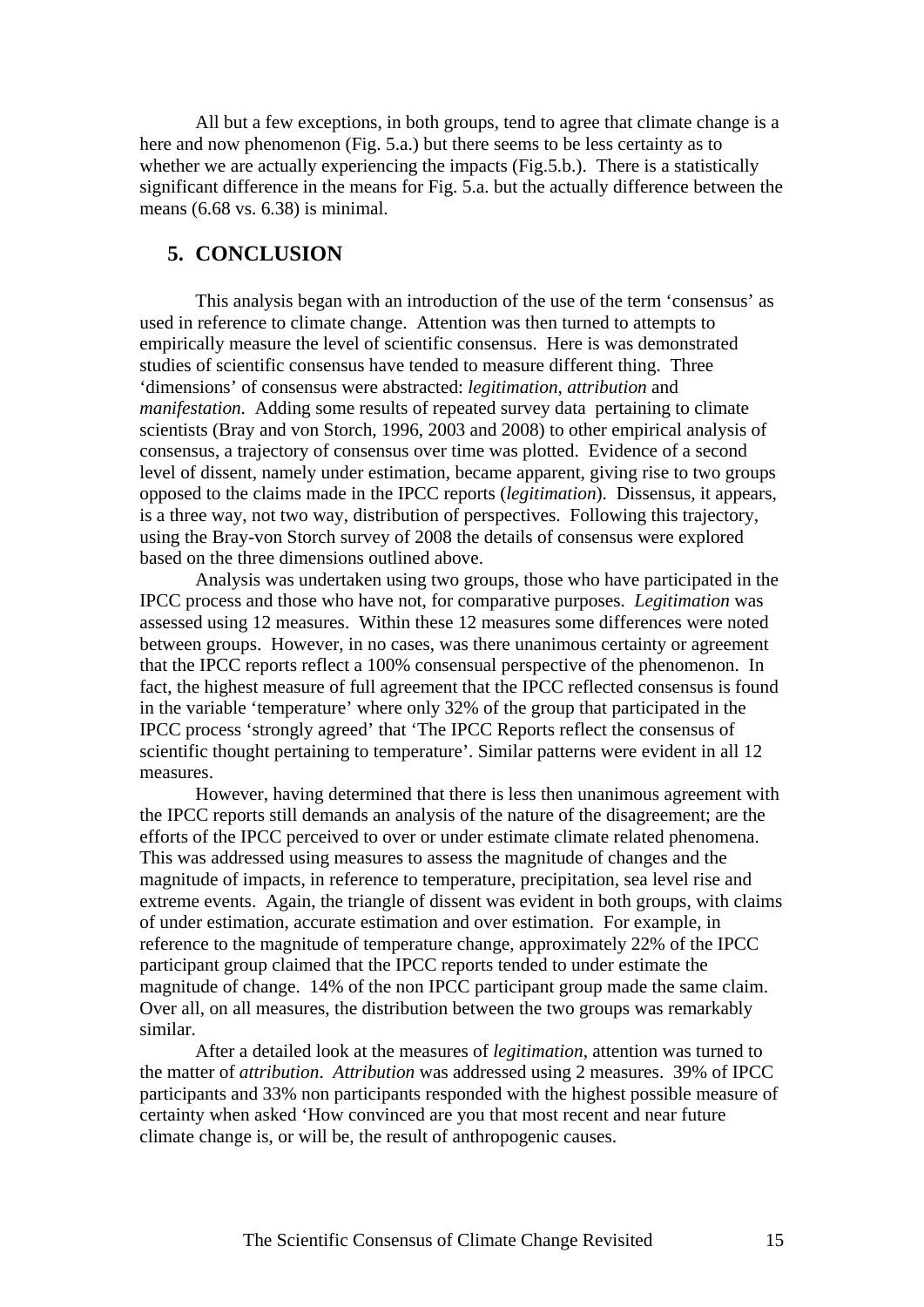In reference to *manifestation*, there is a high level of consensus that climate change is occurring now, although there is less convincing evidence in terms of scientific consensus, that we are beginning to experience the impacts.

 By providing a detailed analysis of a number of measures related to the dimensions of climate change consensus (as herein defined) this analysis demonstrates that consensus is a complex issue and this complexity is often over looked.

 This analysis also presents levels of *shared agreement* among dissenting parties, with the possibility that they might serve as a noncontroversial basis for subsequent inquiry, and in doing so, avoid consensus based on political epistemology. That is, the intention of the paper is to suggest that the science of climate change be conducted devoid of dogma and politics, and be returned to the tenets of Science; beneficial debate and beneficial skepticism. When, as is often prematurely claimed, 'the science is settled', then, and only then, should the public and politics enter the fray. What this analysis has disclosed is that the science is NOT settled and that perhaps beneficial scientific skepticism, albeit in an infant stage, is growing and may wrest the issue from the hands of politico quasi-scientific institutions that have become fashionable in the era of 'global' studies. Perhaps apt for a parting comment and the current state of consensus on climate change is a paraphrase of a statement made by Lenin's reference to happiness: Climate change consensus, as is often reported, is perhaps the maximum agreement of reality and desire. Given the events of late 2009, and the ensuing crisis in climate science concerning transparency, it will be interesting to see whether the facts will remain constant and the truth will change or the truth will remain constant and the facts will change.

#### References

AAWV statement:

 http://209.85.173.132/search?q=cache:IeEiaoU5hZAJ:www.aawv.net/AAWV PositionClimateChangeFinal.doc+AAWV+Position+Statements+wildlife+dise ases+and+wildlife+health&hl=en&ct=clnk&cd=1&gl=us

- Bradly, N. (1999) 'Sampling for Internet surveys. An examination of respondent selection for internet research.' Journal of Market Research Society 41` (4) 387-395.
- Bray, D. & Hans von Storch. (1996, 2003) 'The Perspectives of Climate Scientists on Global Climate Change; A survey of opinions.'; 1996 and 2003 results contained in GKSS Report Bray,D. & Hans von Storch, 2007. 'The Perspective of Climate Scientists on Global Climate Change.' GKSS Report GKSS 2007/11. (http://www.gkss.de/central\_departments/library/publications/berichte\_2007/ index.html.en)
- Bray, D. & Hans von Storch. (2008) 'The Perspectives of Climate Scientists on Global Climate Change; A survey of opinions. Available on line at
- Committee on Assessing Fundamental Attitudes of Life Scientists as a Basis for Biosecurity Education, National Research Council's (2009) report 'A Survey of Attitudes and Actions on Dual Use Research in Life Sciences'.